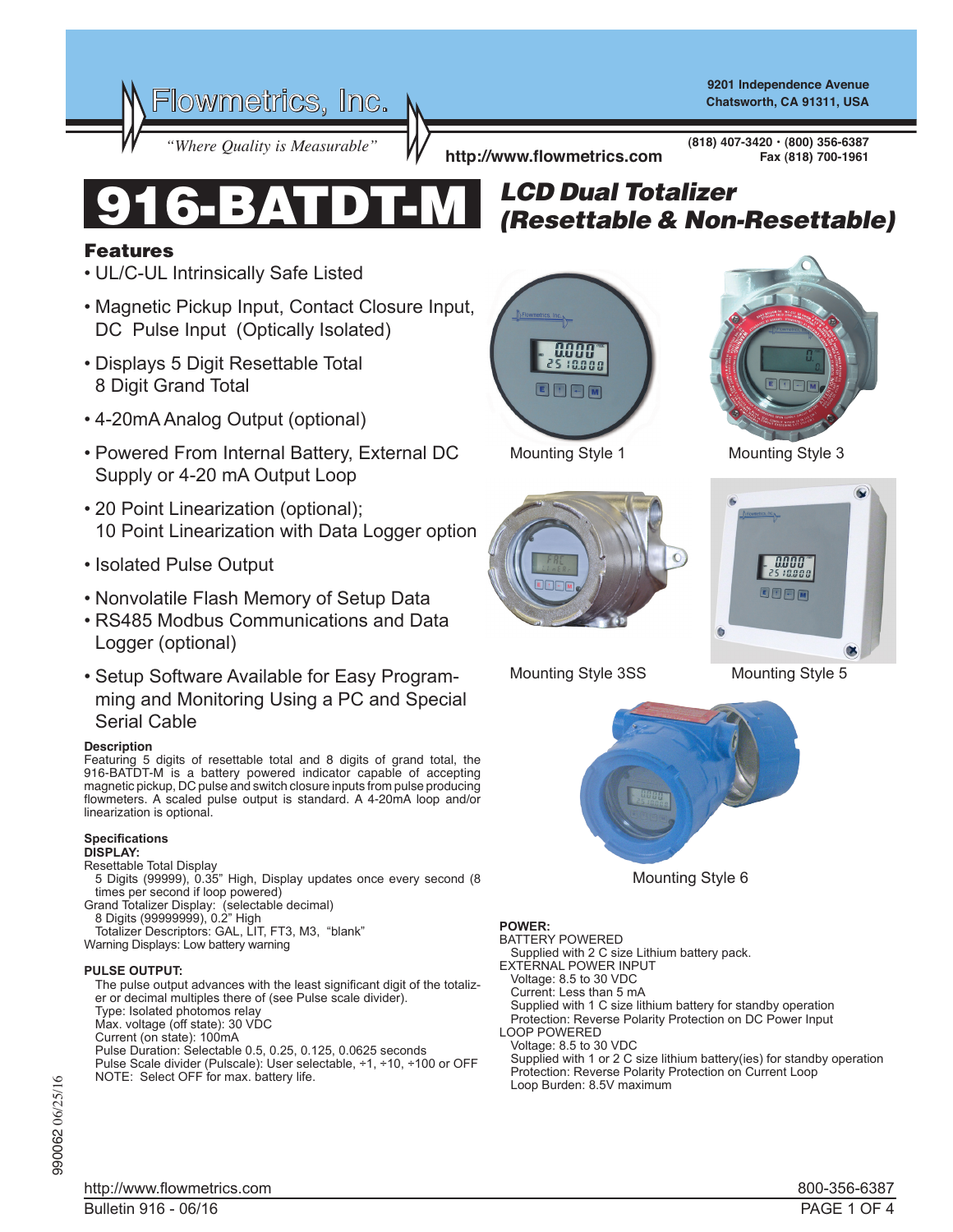#### **BATTERY LIFE EXPECTANCY:**

Expected Years of Operation for BATDT-M of various powering options at equipment duty cycles

| <b>MODEL</b>      | <b>RUN TIME</b> |          |          |           |
|-------------------|-----------------|----------|----------|-----------|
|                   | Idle            | 2hrs/day | 8hrs/day | 24hrs/day |
| BATDT-M-A         | 10 yrs          | 10 yrs   | $10$ yrs | $9.1$ yrs |
| BATDT-M-A-4       | 10 yrs          | 10 yrs   | 10 yrs   | 8.4 yrs   |
| BATDT-M-B/C       | 10 yrs          | 10 yrs   | 10 yrs   | 10 yrs    |
| standby-operation |                 |          |          |           |

BATDT-M -B/C Indefinite operation when externally powered External or loop power

**NOTE:** Battery shelf life is rated at 10 years by manufacturer Life expectancy based on rated battery capacity at 20°C The above table is shown with pulse output inactive. Use of pulse output shortens battery life. **Example:** A pulse output of 0.06 sec. duration, once per second, would derate the battery life by 20%. **ACCURACY**:

±1 count

#### **SAFETY LISTINGS (Mounting Styles 3, 3SS):**

CSA File 091109 (cert. 1120094)

- UL/C-UL File E225832
- CLASS 1, DIV 1, GROUPS B, C, D
- Additional "enclosure only" approvals available for ATEX and IEC

#### **ENVIRONMENTAL:**

- OPERATING TEMPERATURE  $-4^{\circ}$ F (-20 $^{\circ}$ C) to + 158 $^{\circ}$ F (70 $^{\circ}$ C) Extended Temp: -22°F (-30°C) to + 158°F (70°C) **HUMIDITY**
- 0 90% Noncondensing

#### **MOUNTING STYLES:**

| 1- Panel Mount -                  | NEMA 4X Front                         |  |  |
|-----------------------------------|---------------------------------------|--|--|
| 3- Explosion Proof -              | Class I, Division I, Groups B, C & D  |  |  |
|                                   | Class II, Division I, Groups E, F & G |  |  |
| 3SS- Explosion Proof -            | <b>Stainless Steel</b>                |  |  |
|                                   | Class I, Division I, Groups B, C & D  |  |  |
|                                   | Class II, Division I, Groups E, F & G |  |  |
| 5- Wall Mount -                   | <b>NEMA 4X Enclosure</b>              |  |  |
|                                   | (keypad mounted on cover)             |  |  |
| 6- Double Ended Explosion Proof - |                                       |  |  |
|                                   | Class I, Division I, Groups B, C & D  |  |  |
|                                   | Class II, Division I, Groups E, F & G |  |  |
|                                   | (contact factory for details)         |  |  |
|                                   |                                       |  |  |

#### **INPUTS:**

| <b>MAGNETIC PICKUP INPUT</b>                                      |
|-------------------------------------------------------------------|
| Frequency Range: 0 to 3500 Hz                                     |
| Trigger Sensitivity: 10 mV p-p                                    |
| Over Voltage Protected: ± 30 VDC                                  |
| OPTO-ISOLATED DC PULSE INPUT                                      |
| High (logic 1): 4-30 VDC                                          |
| Low (logic 0): Less Than 1 VDC                                    |
| Minimum Current: .5 mA                                            |
| Hysteresis: 0.4 VDC                                               |
| Frequency Range: 0 to 5 kHz                                       |
| Min. Pulse Width: 0.1 msec                                        |
| CONTACT CLOSURE INPUT (contact closure to common)                 |
| Internal Pullup Resistor: 100 K $\Omega$ to +3.6 VDC              |
| High (logic 1): Open or 4-30 VDC                                  |
| Low (logic 0): Less Than .5 VDC                                   |
| Internal Switch Debounce Filter: 0 to 40 Hz                       |
|                                                                   |
| <b>NOTE:</b> Sustained contact closure will shorten battery life. |
| RESET INPUT (contact closure to common)                           |
| Internal Pullup Resistor: 100 K $\Omega$ to +3.6 VDC              |
| High (logic 1): Open or 4-30 VDC                                  |
| Low (logic 0): Less Than .5 VDC                                   |
| Minimum On: 25 msec                                               |
| <b>NOTE:</b> Sustained contact closure will shorten battery life. |
| <b>K-FACTOR</b>                                                   |
| Range: 0.001 to 99999999                                          |
| Decimal Point Locations: XXXX XXXX to XXXXXXXX                    |
|                                                                   |

20 Point Linearization Option (10 Point with Data Logger option) This feature allows the user to enter 20 different frequencies with 20 different corresponding K-Factors to linearize non linear signals.

#### **ANALOG OUTPUT OPTION:**

Type: 4-20 mA follows rate computation, Two wire hookup Accuracy: 0.025% Full Scale at 20° C Temperature Drift: 50 ppm/°C Typical Reverse Polarity Protected

Update Rate: 8 times/second

**NOTE:** The BATDT-M uses the 4-20 mA loop power as its primary power source when this option is used. The battery is still required for standby battery operation. Selectable analog output damping.

#### **COMMUNICATIONS OPTION (S1):**

RS232 SERIAL SETUP SOFTWARE OPTION:

This option enables you to access a variety of process parameters through serial communications. PC compatible communications software is included with this option. With this software and a BATDTM Serial Adapter Cable (BSAC1) you will be able to setup the BATDTM through your PC.

#### **DATA STORAGE:**

 Setup Information: Stored in flash memory

 Totalizer: Stored in battery backed RAM but can be saved to flash memory by operator for recall after battery change out.

#### **RS-485 MODBUS and DATA LOGGER OPTION (S2):**

The optional RS-485 card utilizes Modbus RTU protocol to access a variety of process parameters. The Data Logger stores the totalizer to flash memory once every 24 hours at the time you set. The data logger can hold 24 days of totals, on the 25th day the oldest total in the logger is dropped. Requires external DC power: 6-28VDC (input is reverse polarity protected)

Current Draw:

 Receiving: 2 mA Transmitting: 125 mA (instantaneous peak)

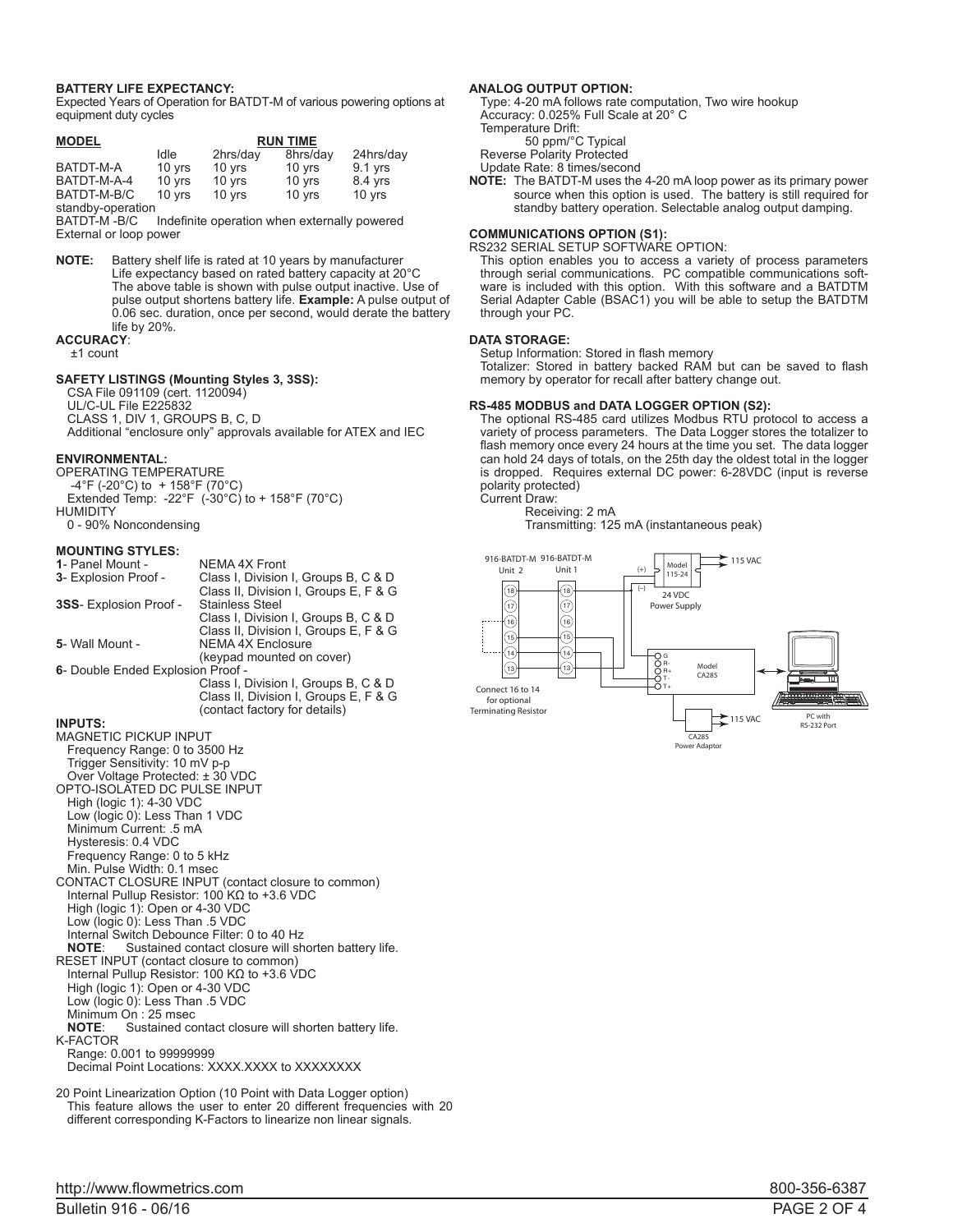## **Typical Wiring:**